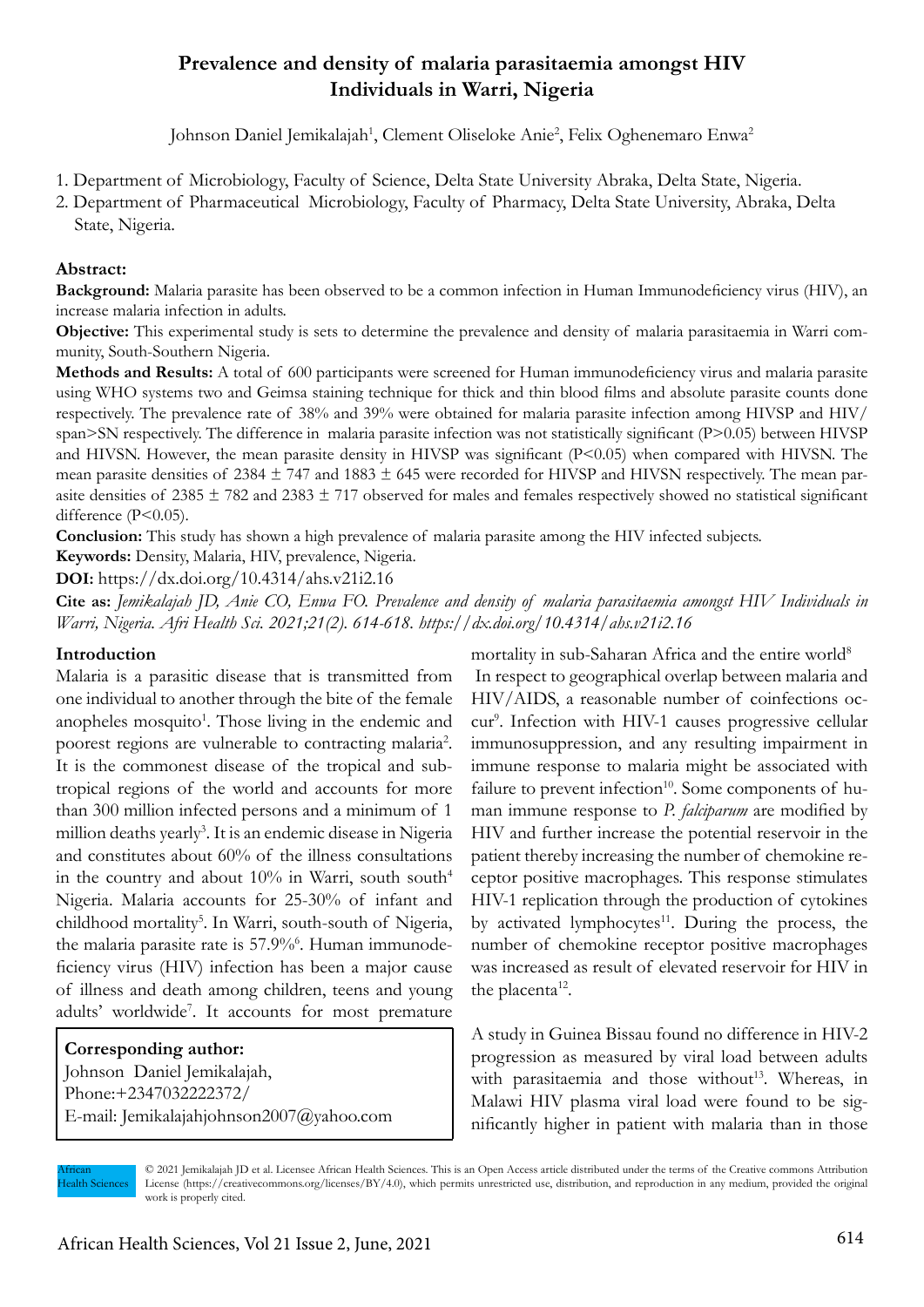without<sup>14</sup>. This is slightly difficult to interpret because there was no base line viral load measurement available before the episodes of malaria.HIV infection and malaria are disturbing because they co-exist in African countries<sup>15,16</sup> but studies vary in their outcomes in the interactions between the infections $17,18$ . This may be why HIV and malaria still remain the most essential global health challenges of the developing countries including Nigeria where it has been reported to cause more than 4 million deaths yearly with HIV infection increasing the danger and severity of malaria infection and its burdens<sup>19</sup>. This suggests that malaria can cause faster progression of HIV disease whereas HIV in turn facilitates the rate of malaria transmission which causes strong immune cell activation and up-regulation of pro-inflammatory cytokines production which create ideal microenvironment for the spread of HIV among  $CD4$  cells, thus rapid HIV replication<sup>20</sup>. This provides the best evidence of an effect of malaria of HIV in non pregnant adults.

Both HIV and malaria are probable factors in the modification of each other's development, disease severity, and disease progression rate<sup>21</sup>. This is an indication that malaria is still a compound factor in HIV infection. Thus, this study was aimed at determining the prevalence and density of Malaria parasitaemia among HIV infected patients to provide information to improve the management of HIV and malaria in

#### **Materials and methods**

This study was conducted amongst inhabitants of Warri, in Central Hospital, Nigeria for a period of 2016 to 2018. Prospective comparative study was carried at Central Hospital, Nigeria. A total of 600 subjects were recruited into the study.

#### **Ethical and sample collection**

Samples were collected from participants based on the approved ethical procedures of Central Hospital, Warri research and ethics committee with No. CHW/ HA/45/2018.

## **Sample analysis**

Blood samples were collected from the subjects into EDTA containers and transported to the laboratory for analysis.

#### **Human immunodeficiency virus screening**

This was carried out using two enzymes linked immunosorbent assay rapid screening kits based on WHO systems two<sup>22</sup>. Determine and immunocomb II rapid screening kits of Abbott Laboratories, Japan and Organics, France were used. Test was carried out according to manufacturer's instruction.

#### **Malaria parasite screening**

This was determined by Geimsa staining technique of thick and thin blood films16. Malaria parasite count was done using WHO standard method of absolute parasite count (counting parasites number/microlitre of  $\mathrm{blood})^{23}$ .

#### **Data analysis**

Data obtained were analyzed using statistical package for social sciences( IBM SPSS version 25.0 which includes descriptive statistics,mean, standard deviation for observed variables. The association between variables was tested using Chi-square and t-test to compare infectivity between seropositive and seronegative subjects.All test were two tails with statistical significance set at 5% (0.05) confidence level.

#### **Results**

Out of the 600 subjects examined, 300 were HIV seropositive (HIVSP), comprising of 143 males and 157 females while 300 were HIV-seronegative (HIVSN).. The prevalence rate of 38% and 39% were obtained for malaria parasite infection amongst HIVSP and HIVSN subjects respectively. The malaria parasite infection was not statistically significant (P>0.05) among HIVSP and HIVSN (Table:1).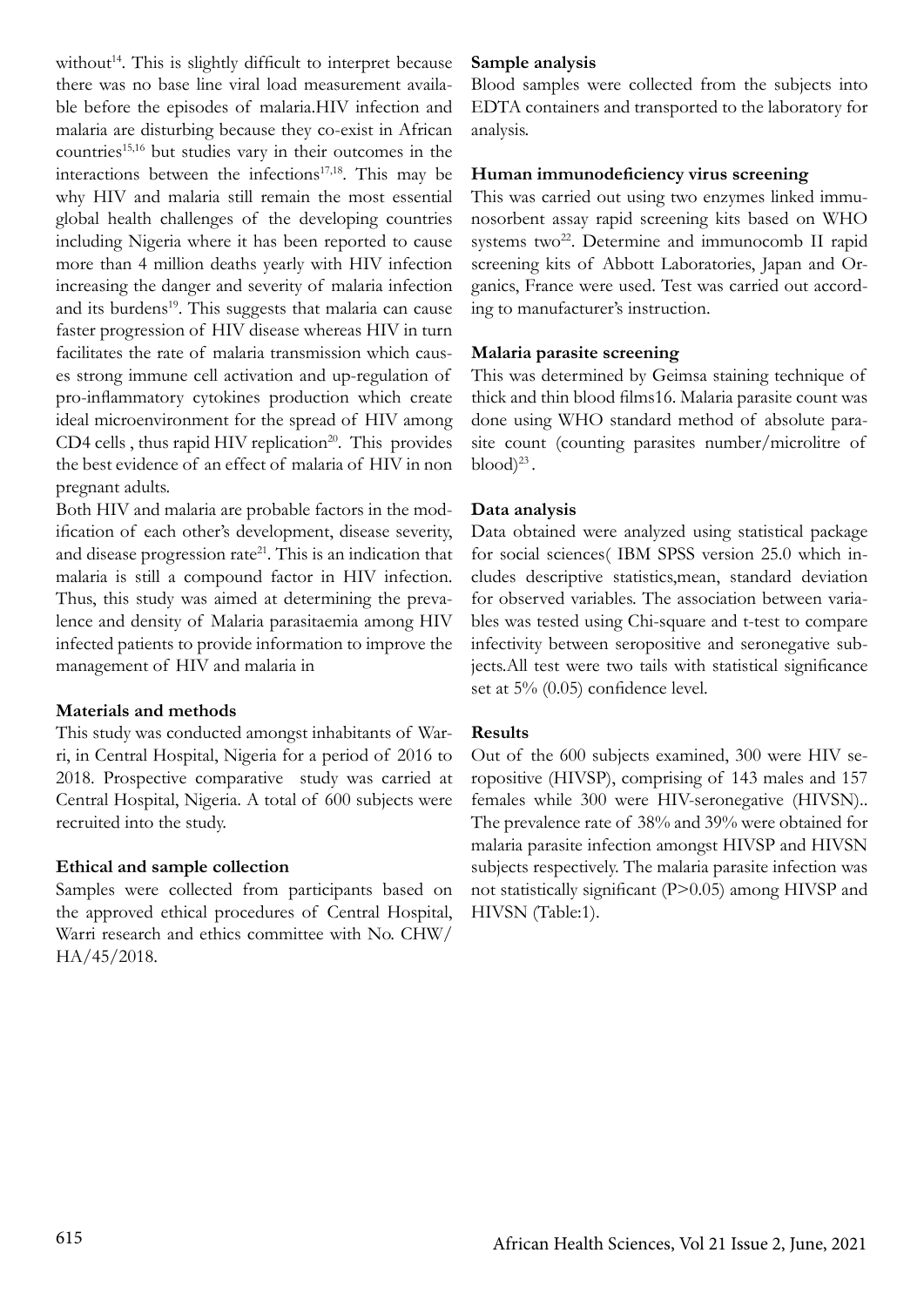| <b>Subjects</b>                  | No.<br>examined | No.(%)<br>infected | No.(%)<br>not<br>infected | %<br>prevalence | X2 cal. | P-value |
|----------------------------------|-----------------|--------------------|---------------------------|-----------------|---------|---------|
| HIV-<br>seropositive<br>subjects | 300             | 228(76)            | 72(24)                    | 38              |         |         |
|                                  |                 |                    |                           |                 | 0.34    | 3.843   |
| HIV-<br>senegative               | 300             | 243(78)            | 66(22)                    | 39              |         |         |
| Total                            | 600             | 462(77)            | 138(23)                   | 77              |         |         |
|                                  |                 |                    |                           |                 |         |         |

**Table 1:** Prevalence of malaria parasite in the study populations.

Table: 2 shows that the mean parasite densities (MPD) of HIVSP subjects was significantly high  $(P<0.05)$  when compared with HIVSN subjects. Meanwhile, the mean parasite densities of 2384  $\pm$  747 and 1883  $\pm$  645 were recorded for HIVSP and HIVSN subjects respectively. It was also observed that there was no significant difference (P<0.05) in the prevalence of malaria infection among HIVSP males and females. A mean parasite densities of  $2385 \pm 782$  and  $2383 \pm 717$  were obtained for males and females respectively in this study (Table:3).

| <b>Fable 2.</b> Micall parasite actiony of Fire scropositive and Fire<br>seronegative subjects |                 |                     |                                         |       |         |  |
|------------------------------------------------------------------------------------------------|-----------------|---------------------|-----------------------------------------|-------|---------|--|
| <b>Subjects</b>                                                                                | No.<br>examined | No. (%)<br>infected | <b>Mean parasite</b><br>density (X±S.D) | t cal | P-value |  |
| HIV seroposite<br>subjects                                                                     | 300             | 228(76)             | 2384±747                                |       |         |  |
| Hiv seronegative<br>subjects                                                                   | 300             | 234(78)             | 1883±645                                |       |         |  |
|                                                                                                |                 |                     |                                         | 8.8   | 1.96    |  |
| Total                                                                                          | 600             | 462(77)             | 2130±740                                |       |         |  |

**Table 2:** Mean parasite density of HIV seropositive and HIV **Table 2:** Mean parasite density of HIV seropositive and HIV

**Table 3:** Sex related distribution of malaria parasitaemia amongst HIV seropositive subjects

| Sex    | No.<br>examined | No. (%)<br>infected | No. (%)<br>not<br>infected | $X^2$ cal. | P-value |
|--------|-----------------|---------------------|----------------------------|------------|---------|
| Males  | 143             | 109(76.2)           | 34(28.8)                   |            |         |
| Female | 157             | 119(75.8)           | 38(24.2)                   |            |         |
|        |                 |                     |                            | 0.07       | 3.841   |
| Total  | 300             | 228(76)             | 72(24)                     |            |         |

#### **Discussion**

This study has demonstrated that malaria parasite infection was not significantly different among HIV seropositive and HIV seronegtive  $(p=3.843)$ This confirms the earlier report14 that there was no significant difference between HIV infection in adults with parasitaemiaor

without to malaria parasite which might be associated with failure to prevent infection as earlier reported<sup>9</sup>.

The overall prevalence rate of 77% observed for malaria parasite infection in this study is far higher than the prevalence rate of 57.9% reported6 in part of Cross River State. This difference may be due to the timing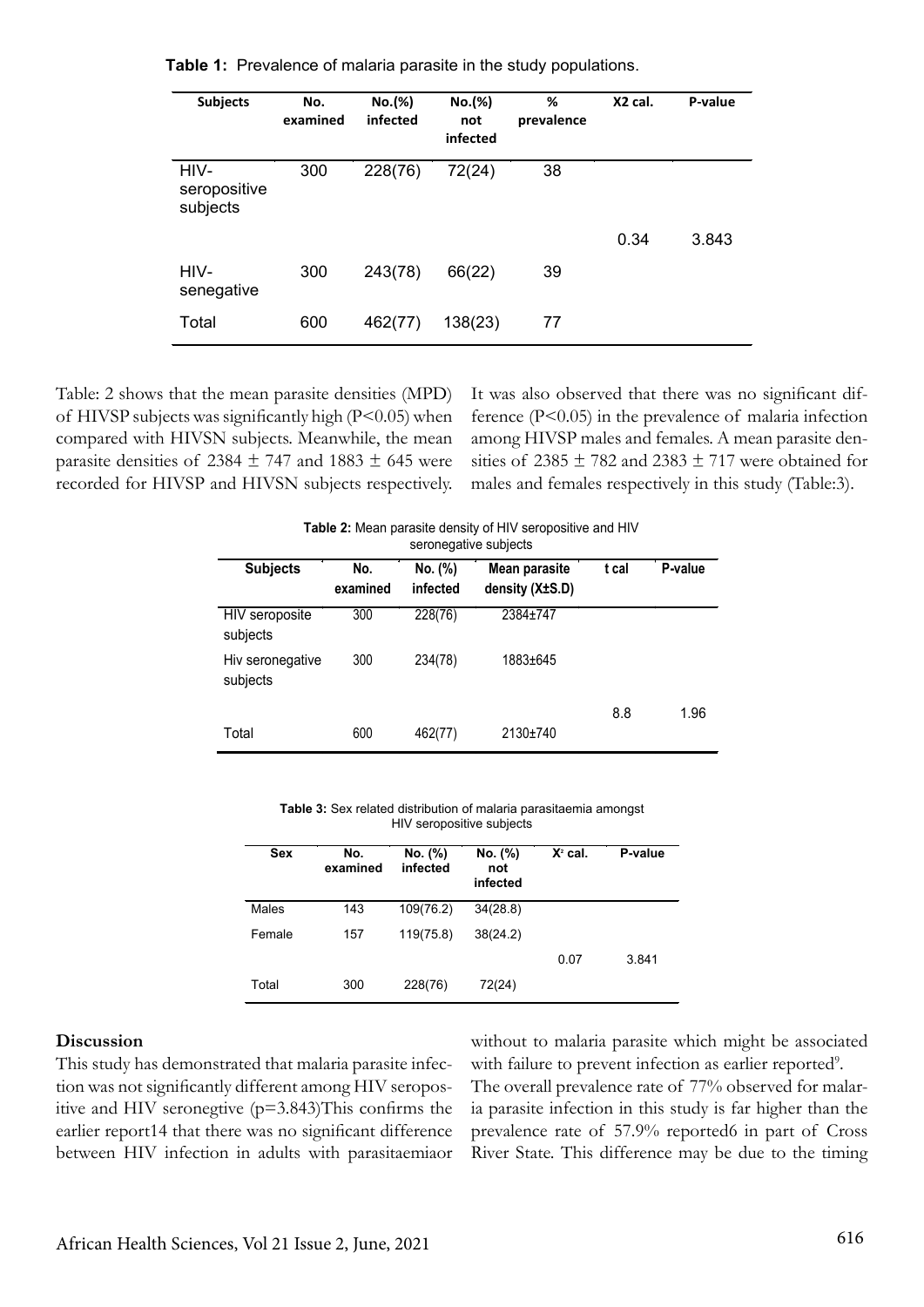of the study and seasonal variation. The high mean parasite density observed in HIVSP subjects was significantly higher than in HIV and agrees with the earlier report 23 that HIV infection is associated with an increased frequency of malaria parasitaemia.

Meanwhile, the high prevalence rate of malaria parasite infection among HIVSP subjects in this study was far higher than the  $7.3\%$  earlier reported<sup>24</sup> in parts of Delta State. This agrees with the fact that malaria is an endemic disease in Nigeria and constitutes about 60% of illness consultation as earlier reported4. However, this study was carried out partly during the wet season when the vector of malaria parasite (female anopheles mosquito) has a lot of breeding sites.

## **Conclusion**

This study has shown that there was no significant difference among malaria parasite and HIVSP subjects in the studied area. Therefore, HIV infected patients should be encouraged to avoid malaria infection by ensuring that mosquitoes are adequately prevented by sleeping under insecticide treated net (ITN) as recommended by World Health Organization (WHO) so as to reduce the morbidity and mortality associated with malaria and HIV infections.

## **Acknowledgement**

We appreciate the entire staff of Central Hospital Warri for all their support.

#### **Funding**

None.

## **Conflict of interest**

None.

## **References**

1. World Health Organization. United Nations Decade to Roll Back malaria: monitoring and Evaluation Geneva. Available from http://www.who.int/inffs/en/ informationsheet11.pdf.1-23. 2002.

2. World Health Organisation and United Nations Children's Fund. Africa malaria Report Available from http://www.rbm.who.int/amd/2003/amr/2003/amrtoc.htm.1-12. 2003.

3. Roll Back Malaria. What is malaria? Available from htt://www.rbm.int/. 2003, 1-30

4. Federal Ministry of Health (FMOH). National Malaria and vector control division. 1998, 7-15.

5. Netmark. Insecticide treated materials in Nigeria. *Regional Africa Programme Briefing Boo*k. 2000, 1-10.

6. Alaribe AA. Amodiaquine in the therapy of chloroquine resistant *Plasmodium falciparum* infection in parts of South Eastern Nigeria. A thesis submitted as parts of the requirement for the degree of master of science of the university of Calabar, Calabar. 1990, 33-39.

7. Masci J. HIV/AIDS update. Available from htt:1kidshealth.org/parent/infections/std/hiv.html. UN-AIDS/WHO 2003: "AIDS epidemic update". 1-40.

8. Wabwire-Margen F, Shift CJ, Viahov D, Kline R, Serwadda D, Sewankombo NK, Mugerwa, RD and Quinn TC. Immunological effects of HIV-1 infection on the humoral response to malaria in an African population. *America Journal Tropical Medicine of Hygiene*. 1998, 4(15):504-511

9. World Health Organisation. Malaria in HIV/AIDS patients. https://www.who.int. 2017.

10. Migot F, Quedrago JB, Diallo J, Zampan H, Dubois B, Scott-Finigan T, Sanou PT and Deloron P. Selected P. falciparum specific immune responses are maintained in AIDS adults in Burkina-Faso. *Parasite Immunology*. 1996, 18(17):333-339.

11. Tkachuk AN, Moormann AM, Poore JA, Rochford RA, Chensue SW, Mwapasa V and Meshnick SR.. Malaria enhances expression of CC Chemokine receptor 5 or placenta macrophages. *Journal of Infectious Diseases*. 2001, 183(6):967-972.

12. Ariyoshi K, Berry N, Wilkins A, Ricard D, Aaby P, Naucler A, Ngom PT, Jobe O, Jaffer S, Dias, Tedder RS and Whittle H. A community based study of human immunodeficiency virus type-2 provirus load in rural village in West Africa. 1996, *Journal Infectious Diseases*. Vol.173(1):245-248.

13. Hoffman IF, Jere CS, Taylor TE, Munthali P, Dyer JJ, Fiscus SA, Chakraborty H, Taha TE, Cohen MS and Molyneux ME. The effect of Plasmodium falciparum on HIV-1RNA blood plasma concentrations. *Acquired Immune Deficiency Syndrome*; 1999, 13(4): 487-494.

14. Whitworth J. Malaria and HIV. HIV insite knowledge base chapter March. Medical research council programmes on AIDS, Uganda virus Research institute. *A Project on the UCSF Centre for HIV information* 2002, 23- 50.

15. Abu-Raddad IJ, Patnaik P, Kublin JG. Dual infection with HIV and malaria fuels the spread of both diseases in sub-saharan Africa. *Science*. 2006,314:1603-1126 16. Nkuo-Akenji T, Tevoufouet EE, Nzang F, Ngufor N.High prevalence of HIV and Malaria co-infection in urban Douala, Cameroon. Africa. *Journal of Aids Reseach*.2008, 7: 229-35.

17. Saracino A, Nacarapa FA, da Costa Massinga FA, Prevalence and clinical features of HIV and malaria